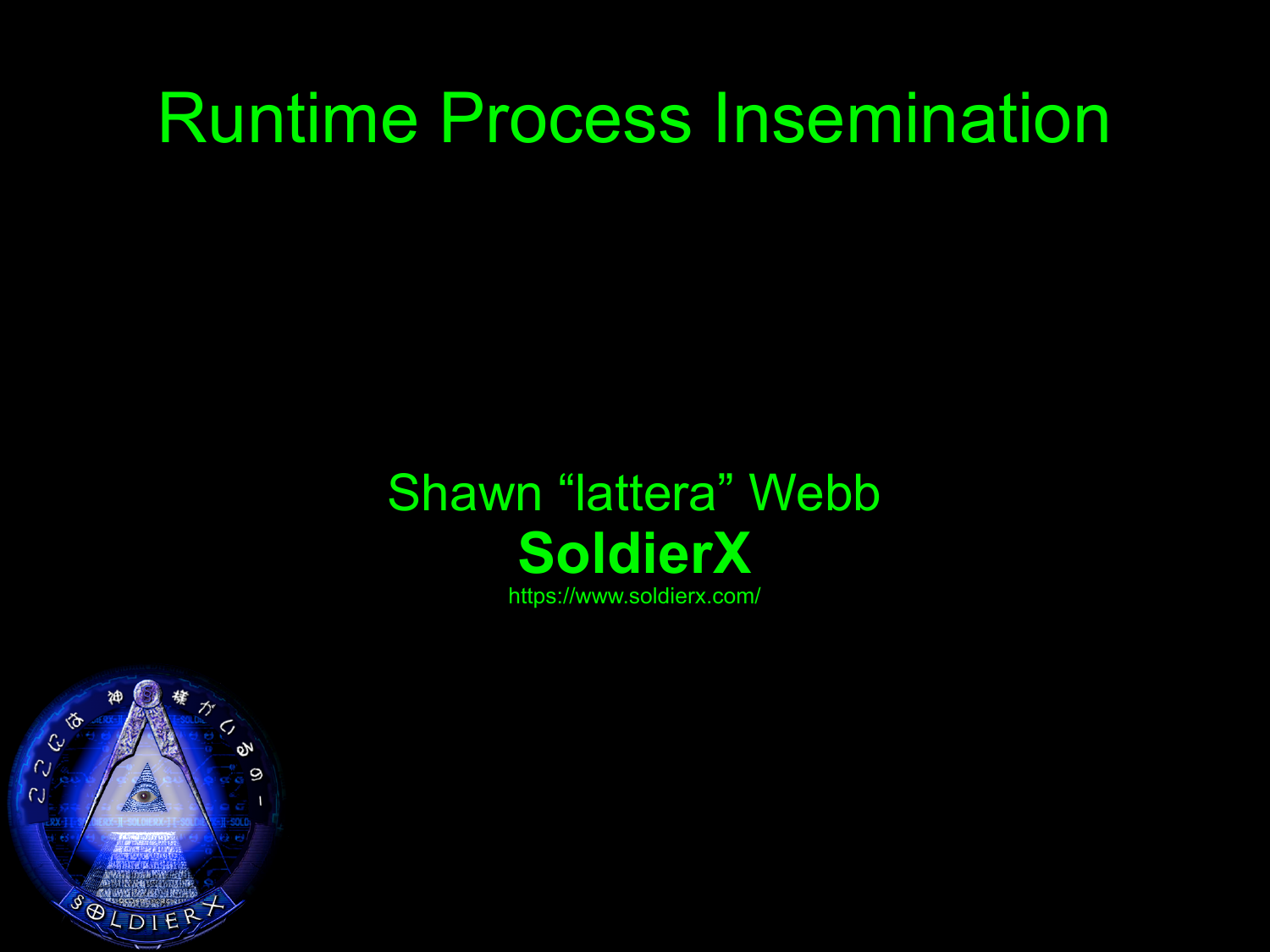# Who Am I?

- Just another blogger
- Professional Security Analyst
- Twelve-year C89 programmer
- Member of SoldierX, BinRev, and Hack3r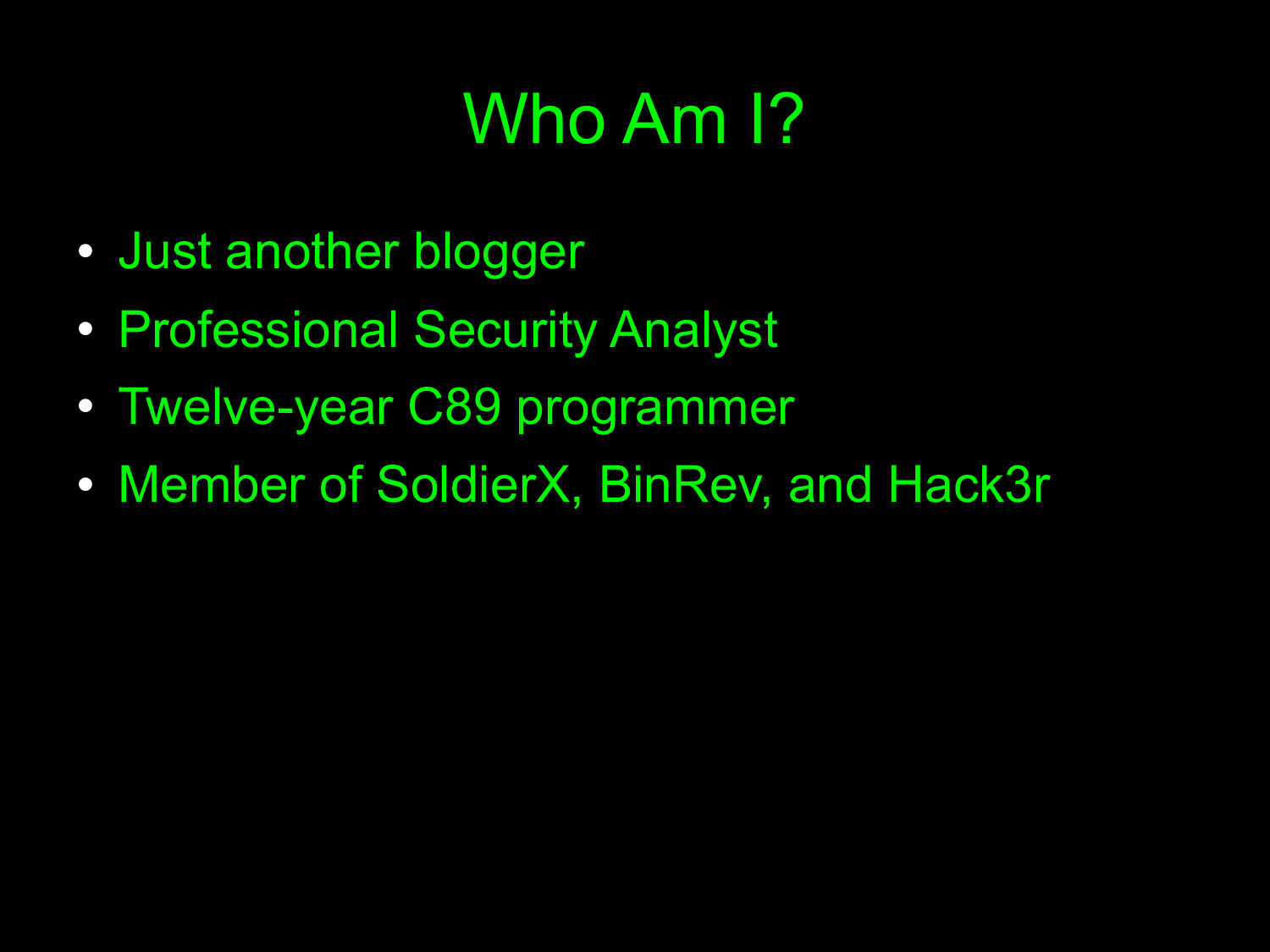## **Disclaimers**

- Opinions/views expressed here are mine, not my employer's
- Talk is semi-random
	- Tied together at the end
- Almost nothing new explained
	- Theory known
	- New technique
- Presentation and tools only for educational purposes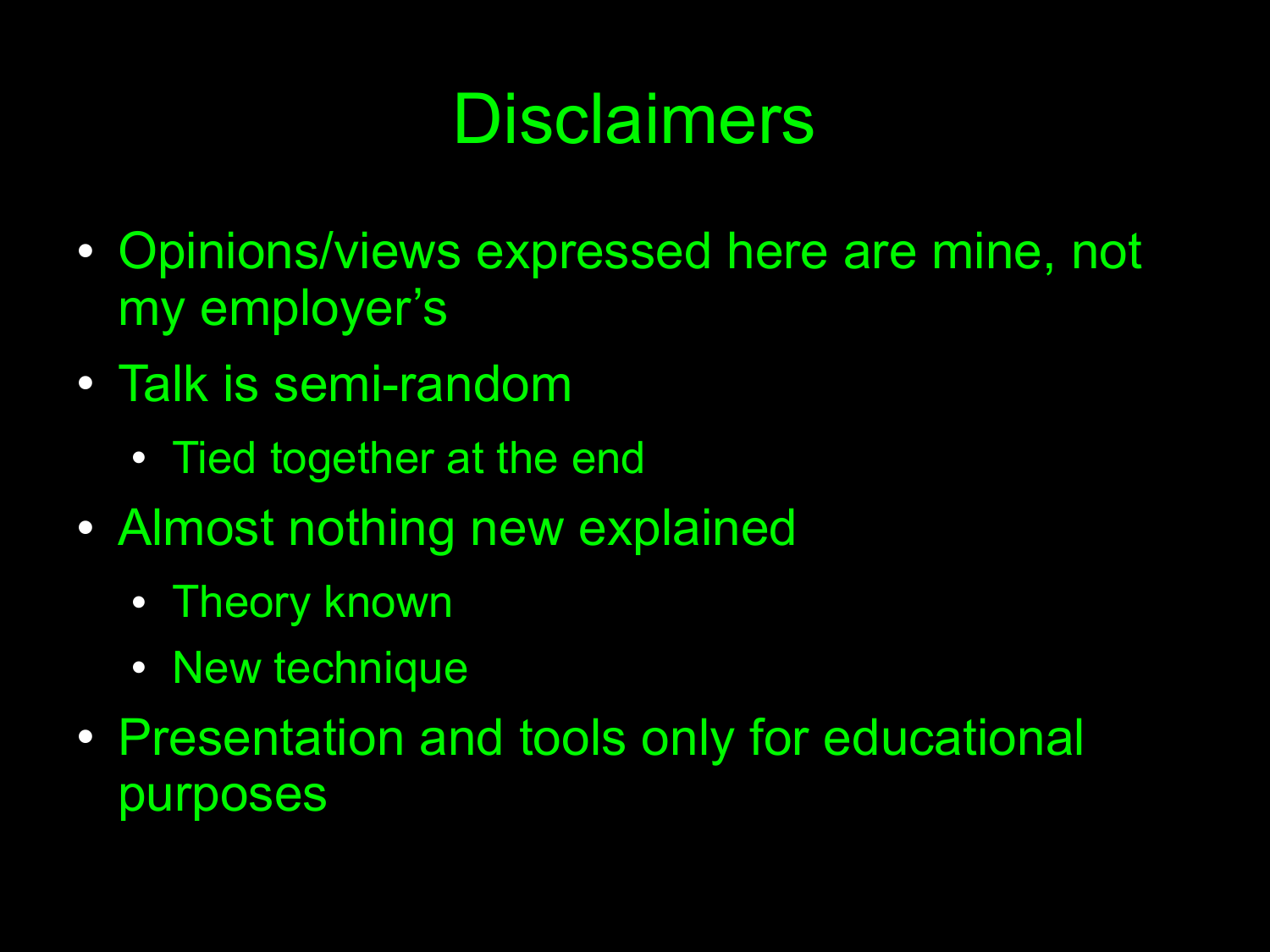## **Assumptions**

- Linux? What's that?
	- Concepts carry over to Windows and OSX
- Basic knowledge of C and 32bit Linux memory management
- Ability and desire to think abstractly
- Non-modified memory layout (NO grsec/pax)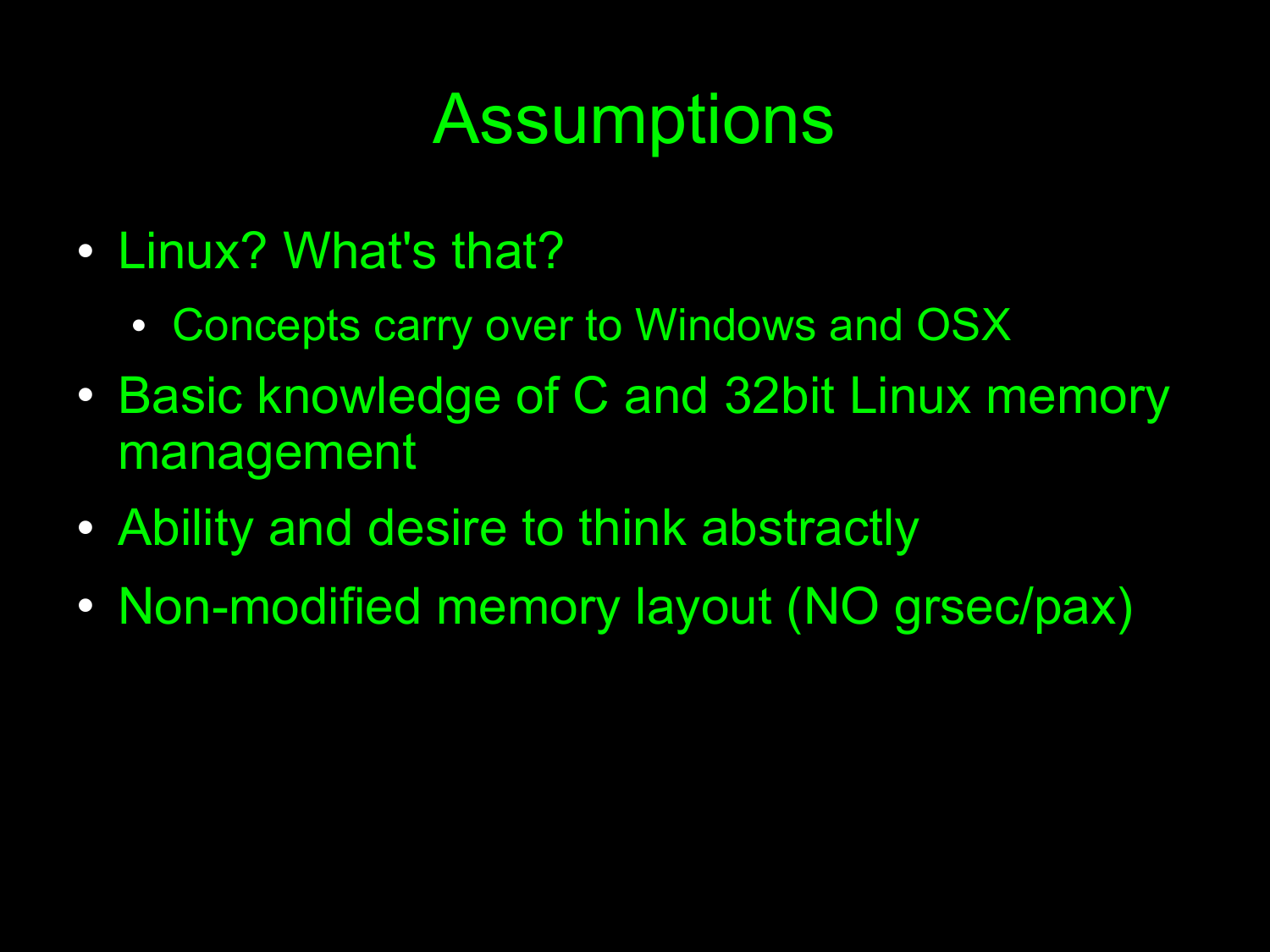# **History**

- CGI/Web App vulnerabilities
	- Needed connect-back shellcode
	- Needed reliable, random access
		- − Firewall holes are a problem
		- − Needed way to reuse existing connection to web server
	- Needed to covertly sniff traffic
	- Libhijack is born (discussed later)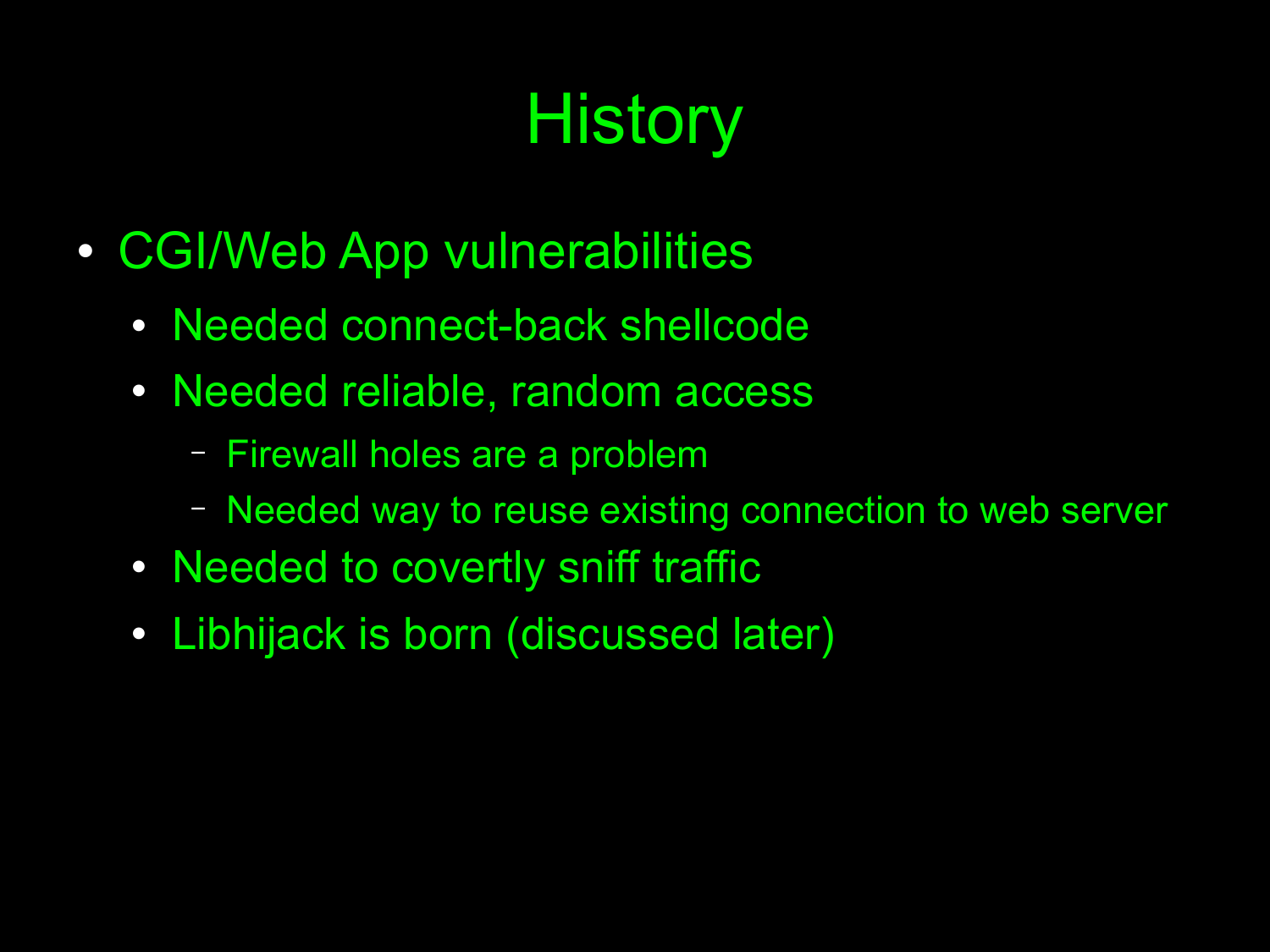# Setting the Stage

- Got a shell via CGI/Web App exploit
	- Reliable way to get back in
	- Apache good candidate
		- − Already listening for connections
	- Modify apache process somehow to run a shell when a special string is sent
		- − i.e. GET /shell HTTP/1.1
		- \$ whoami
		- apache
	- Need to hook certain functions in runtime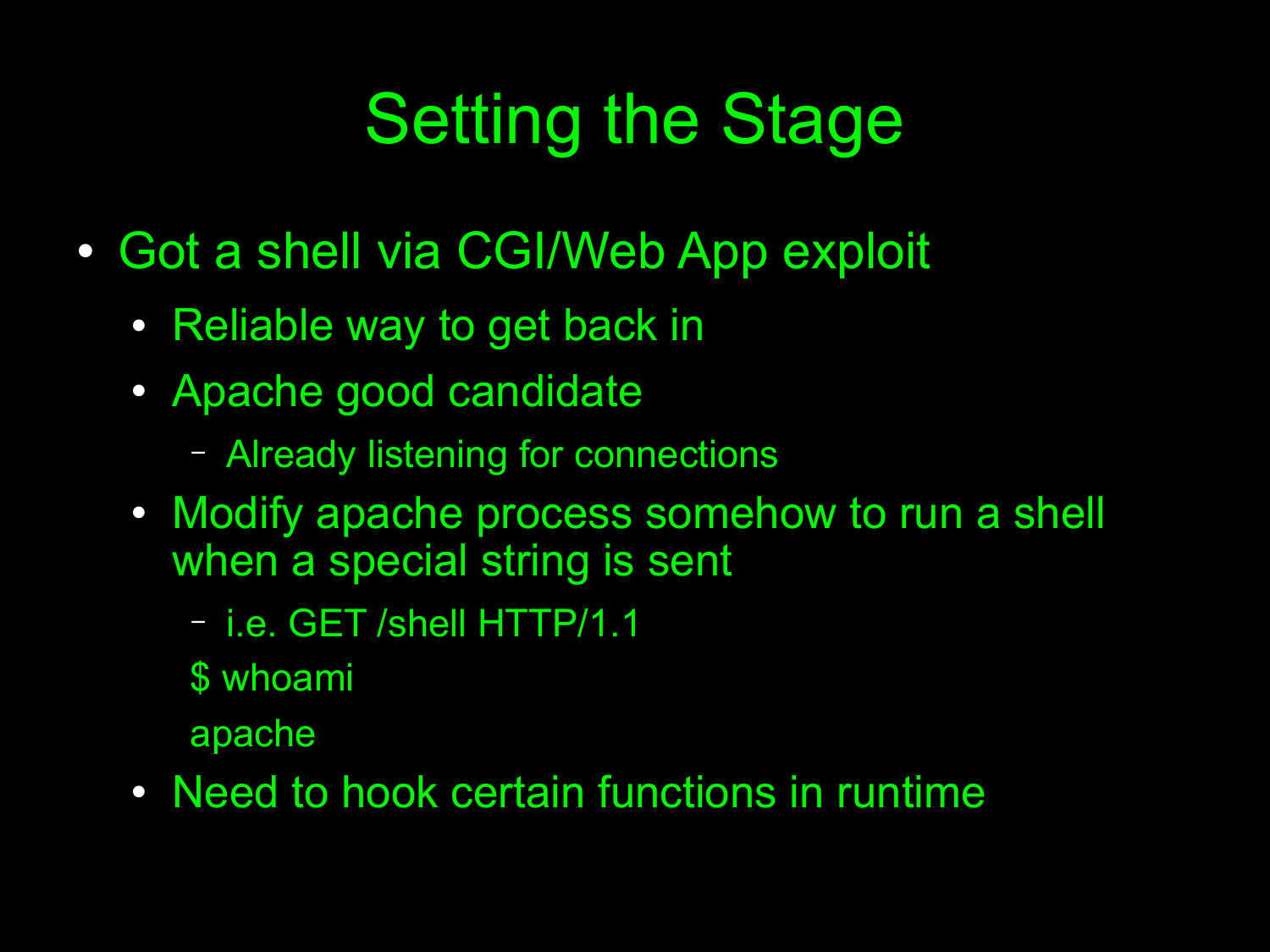## Current Techniques

- Store shellcode on the stack
	- Stack is non-executable
- Store shellcode at \$eip
	- Mucks up original code
- Store shellcode on the heap
	- Heap is non-executable
- **. LD PRELOAD?** 
	- Process has already started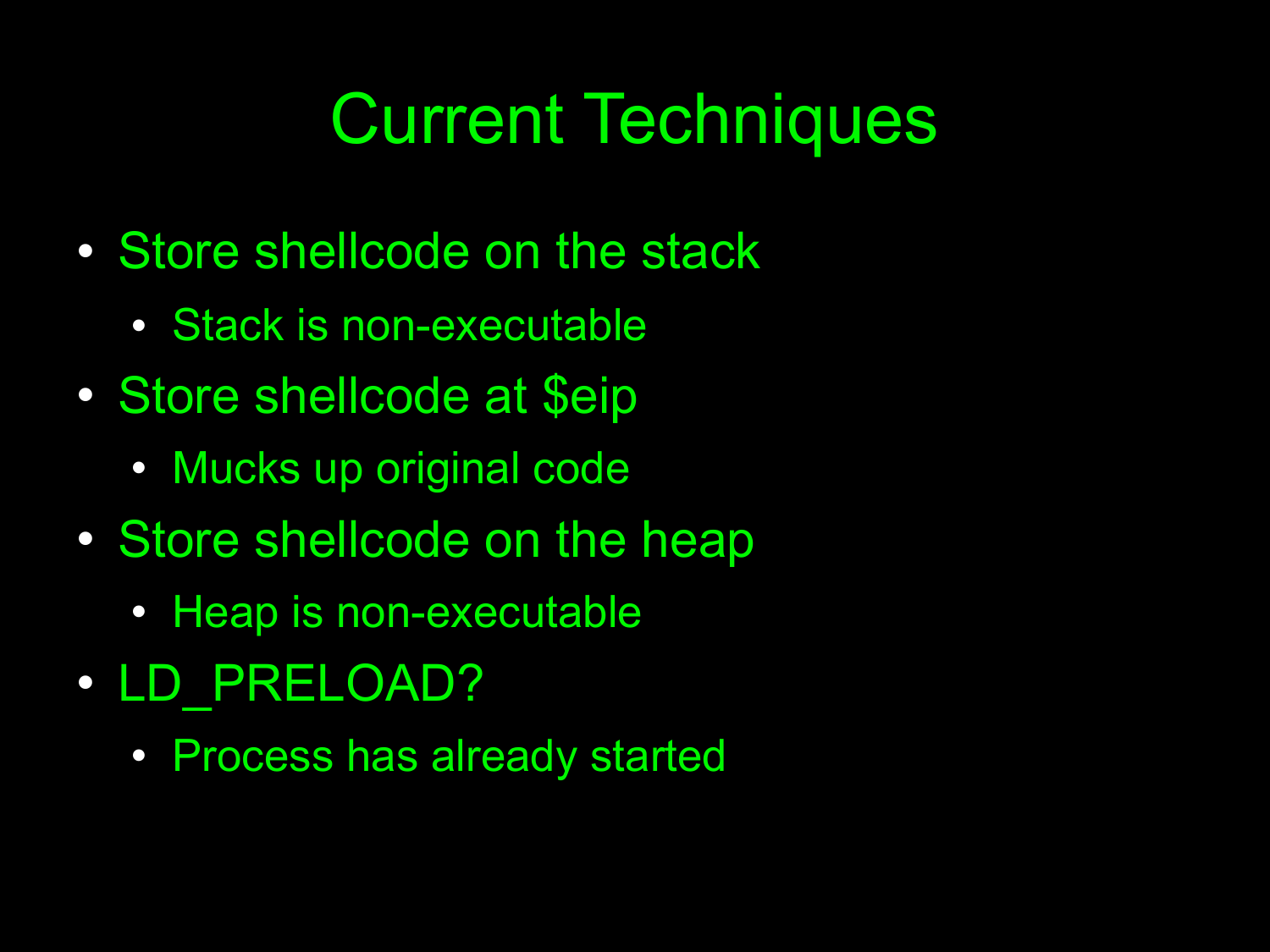## Process Loading

- execve is called
- Kernel checks file existence, permissions, etc.
- Kernel loads RTLD (Runtime Linker (Id.elf.so))
- Kernel loads process meta-data, initializes stack
	- Meta-data loaded at 0x08048000 on Intel 32bit Linux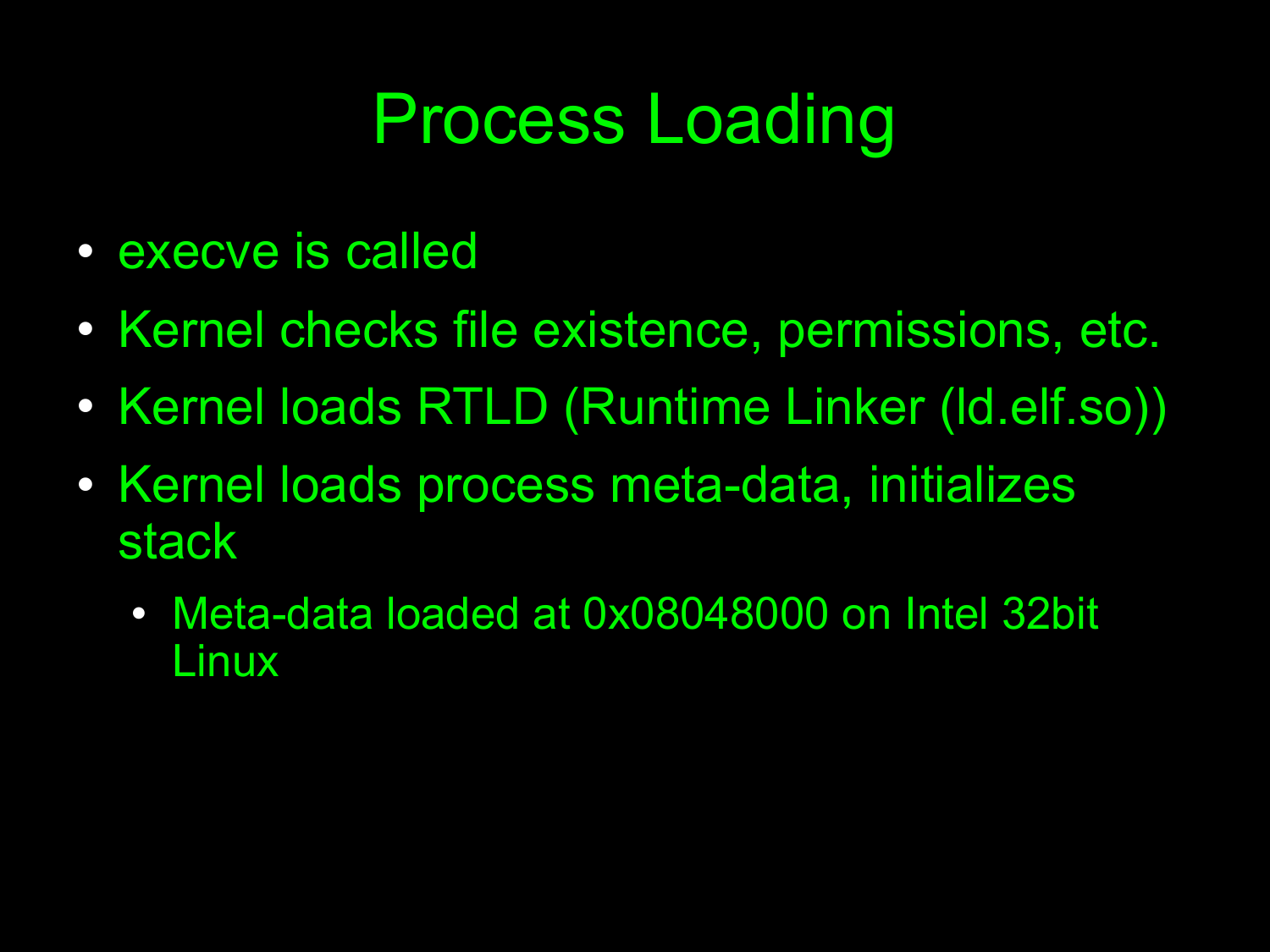## Runtime Linker

- Loads process into memory
- Loads dependencies (shared objects)
	- DT NEEDED entries in the .dynamic section
	- Patches PLT/GOT for needed dynamic functions
- Calls initialization routines
- Finally calls main()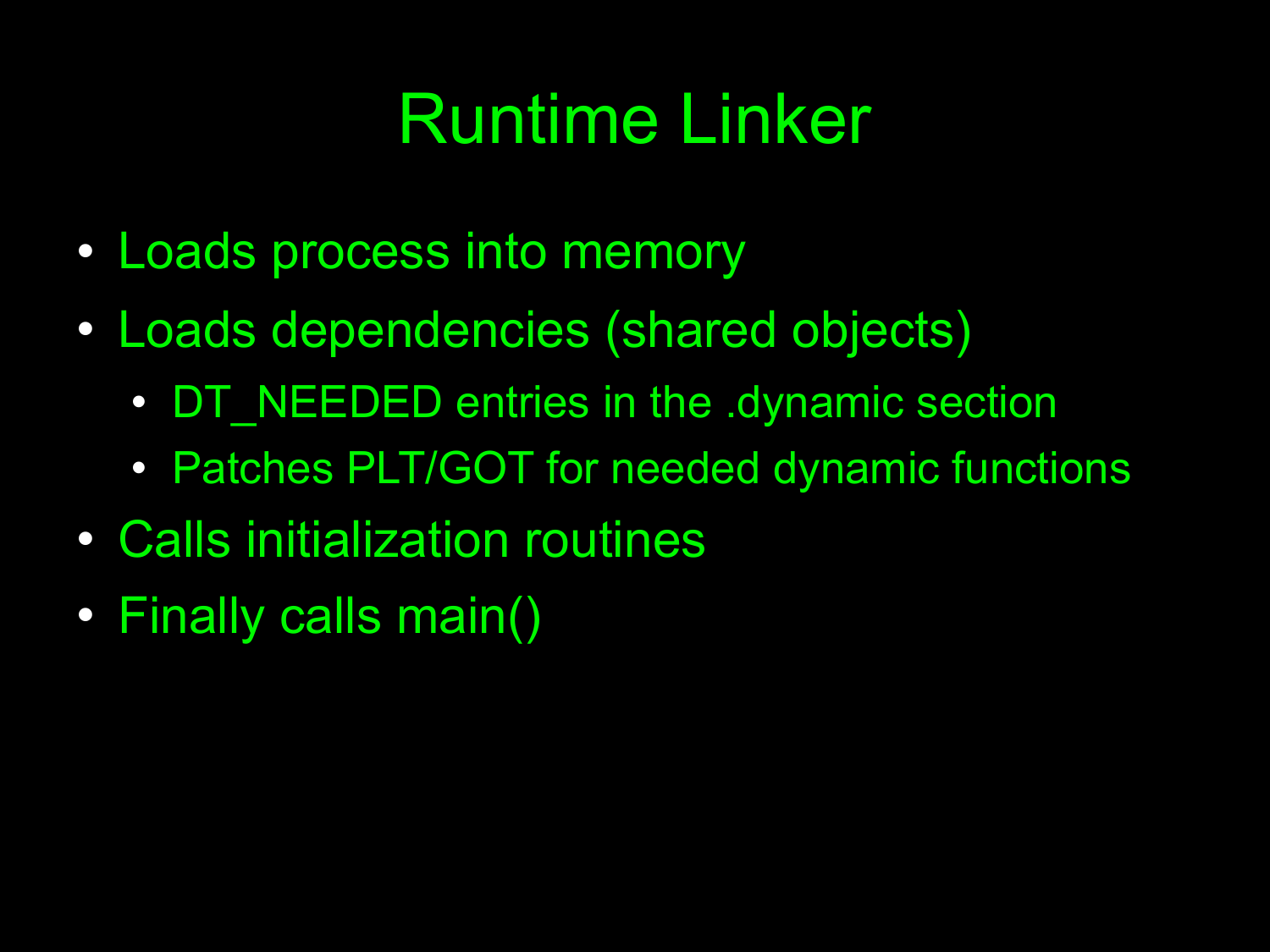### ELF

- Executable and Linkable Format
- PE-COFF based on ELF
- Meta-data
- Tells RTLD what to load and how to load it

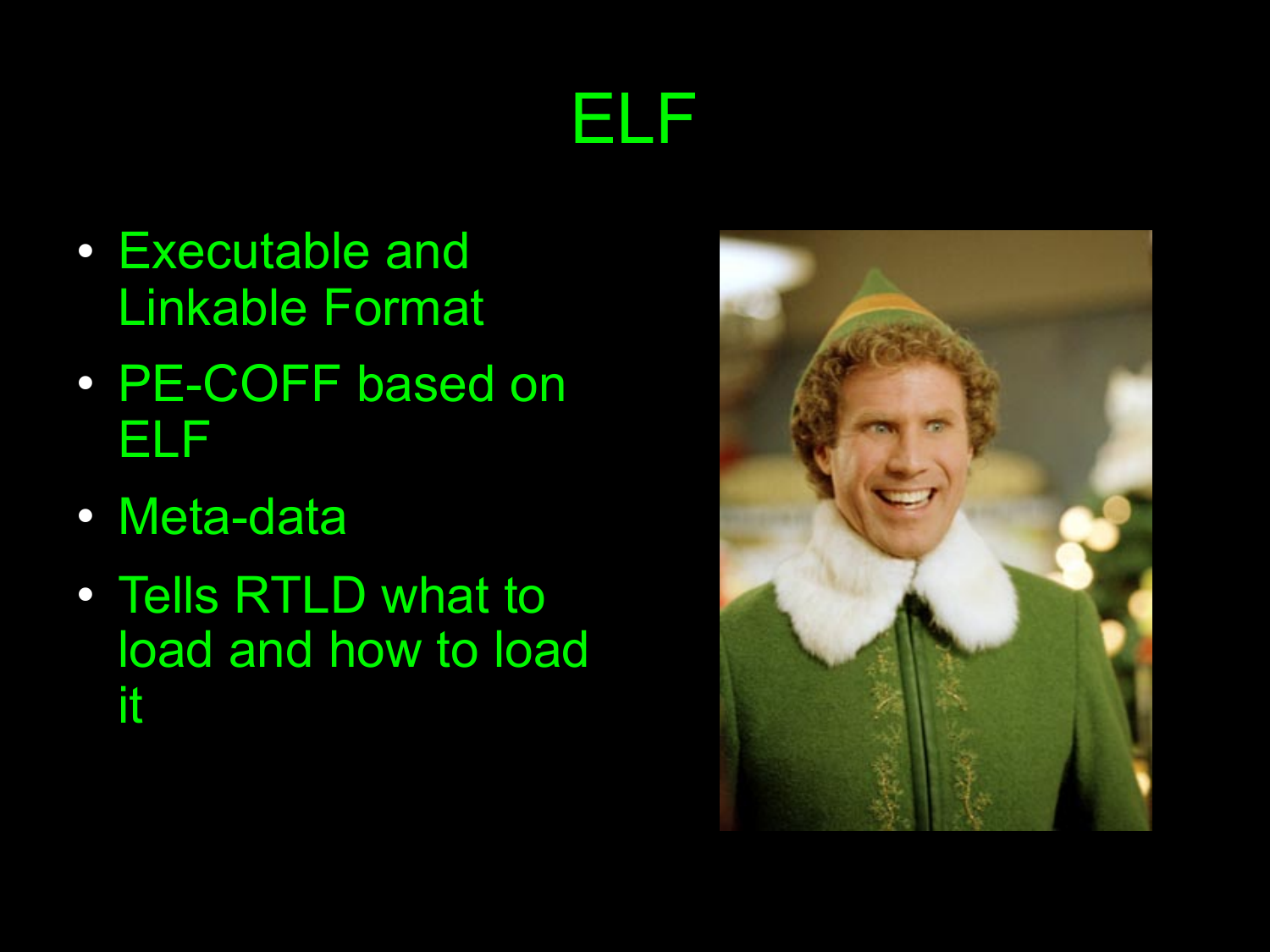### ELF

- Describes where to load different parts of the object file
	- Process Header (PHDR) Minimum one entry; contains virtual address locations, access rights (read, write, execute), alignment
	- Section Header (SHDR) Minimum zero entries; describes the PHDRs; contains string table, debugging entries (if any), compiler comments
	- Dynamic Headers Contains relocation entries, stubs, PLT/GOT (jackpot)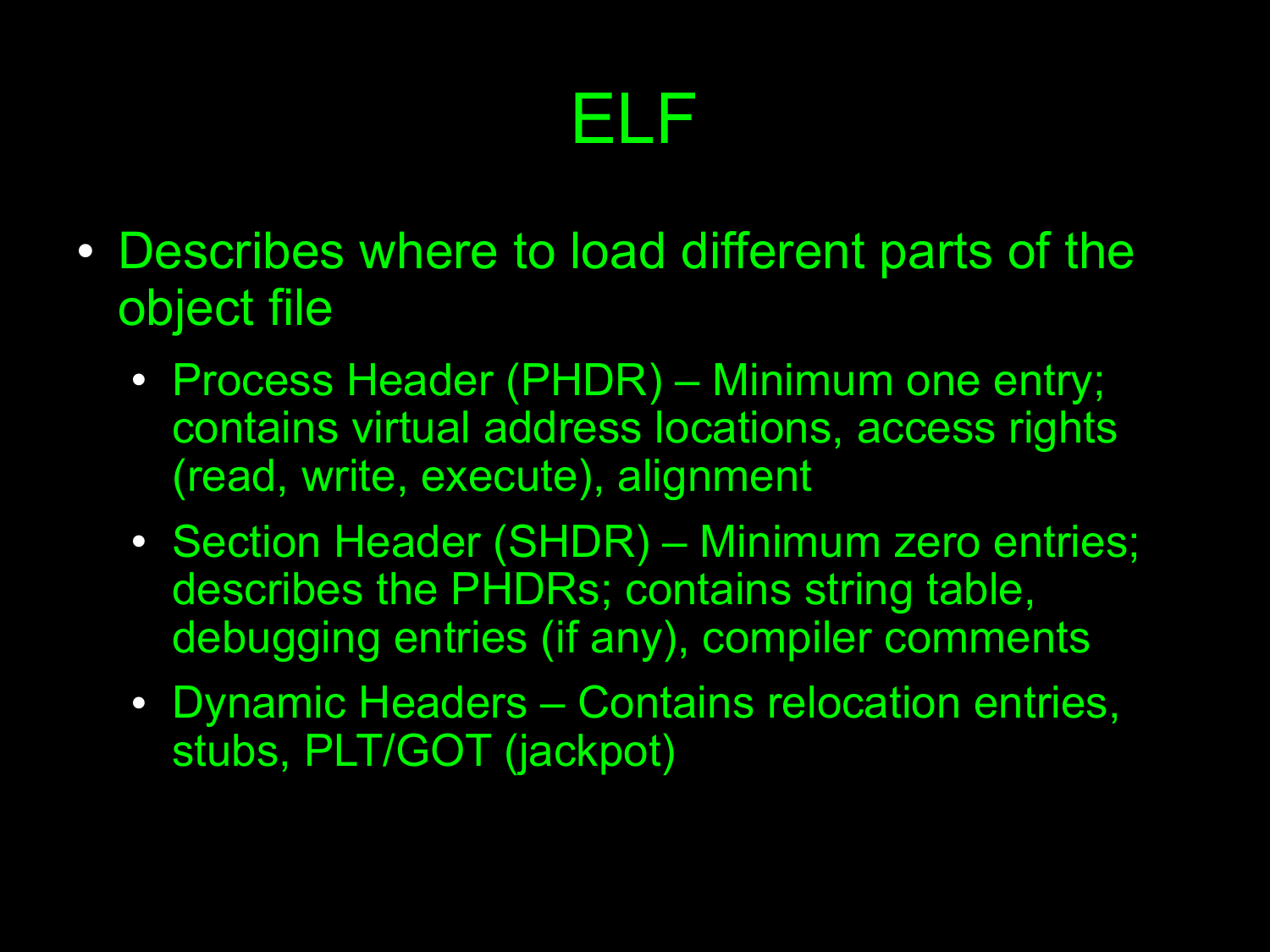# Process Tracing

- Ptrace Debugging facility for Linux
	- Kernel syscall
	- GDB relies on ptrace
	- Read/write from/to memory
	- Get/set registers
	- Debugee becomes child of debugger
	- Destructive
		- − Original ptrace engineer evil, likely knew it could be abused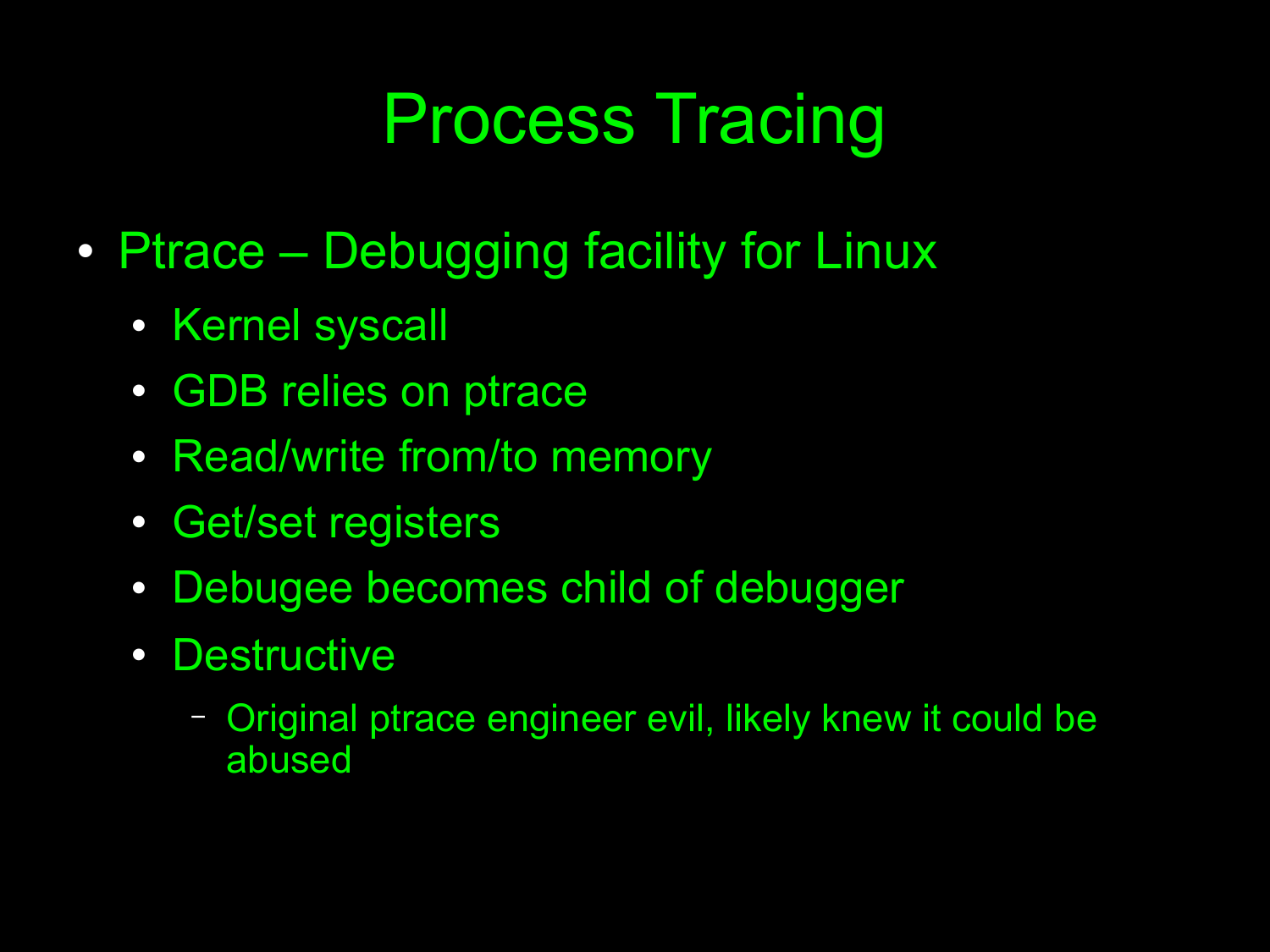# Allocating Memory

- We have arbitrary code to store. Where?
- Allocate memory in child
	- Unlike Windows and OSX, we cannot allocate from the parent process, the child must allocate
- Find "int 0x80" opcode
- Program's main code won't call kernel
	- Calls library functions which call the kernel
		- − Libc!
	- Find a library function that calls the kernel by crawling the ELF meta-data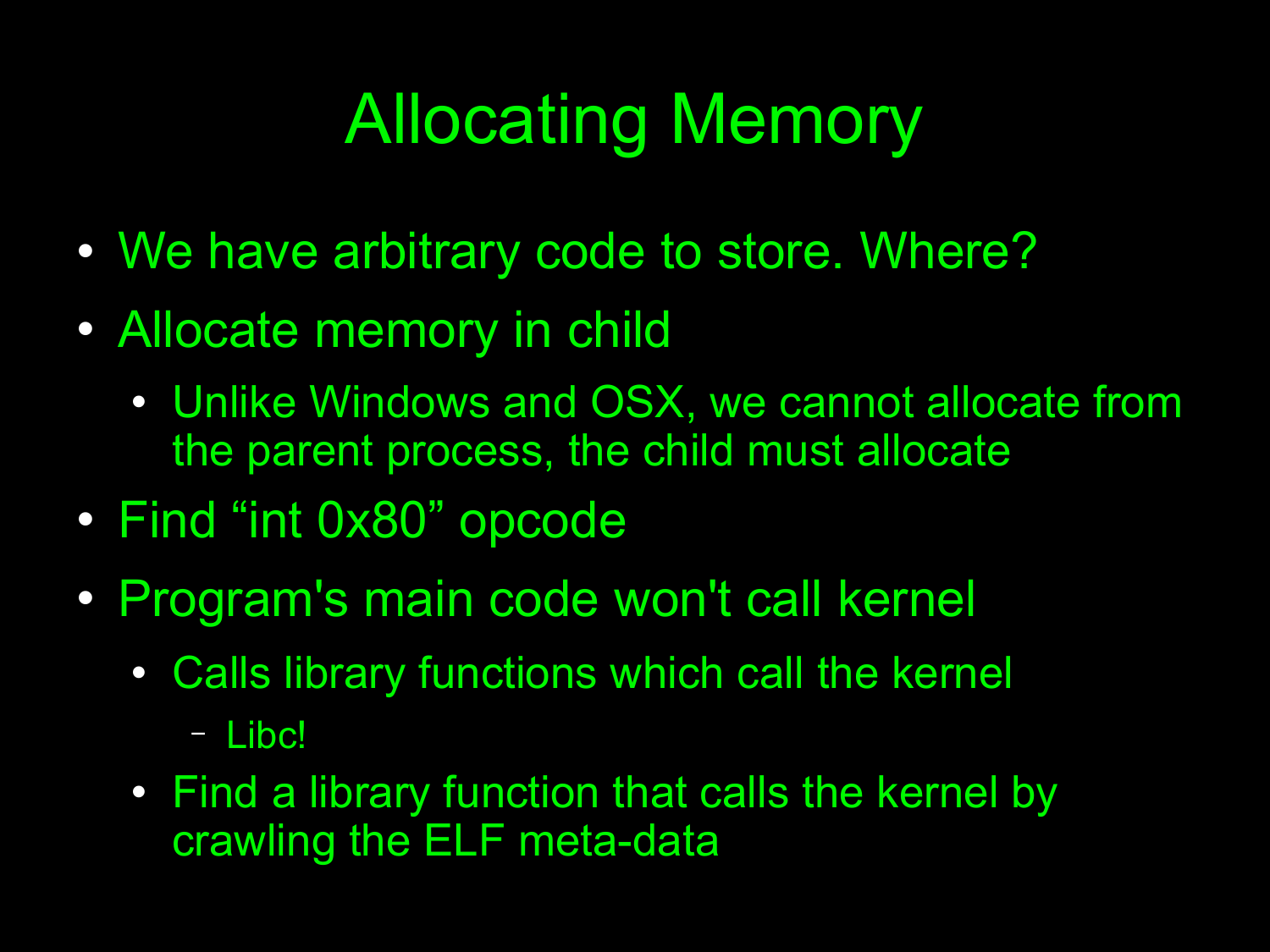# Allocating Memory

- Parse ELF headers, loaded at 0x08048000
	- Headers include lists of loaded functions
- Back up registers
- Set \$eip to address of found "int 0x80" opcode
- Set up stack to call mmap syscall
- Continue execution until mmap finishes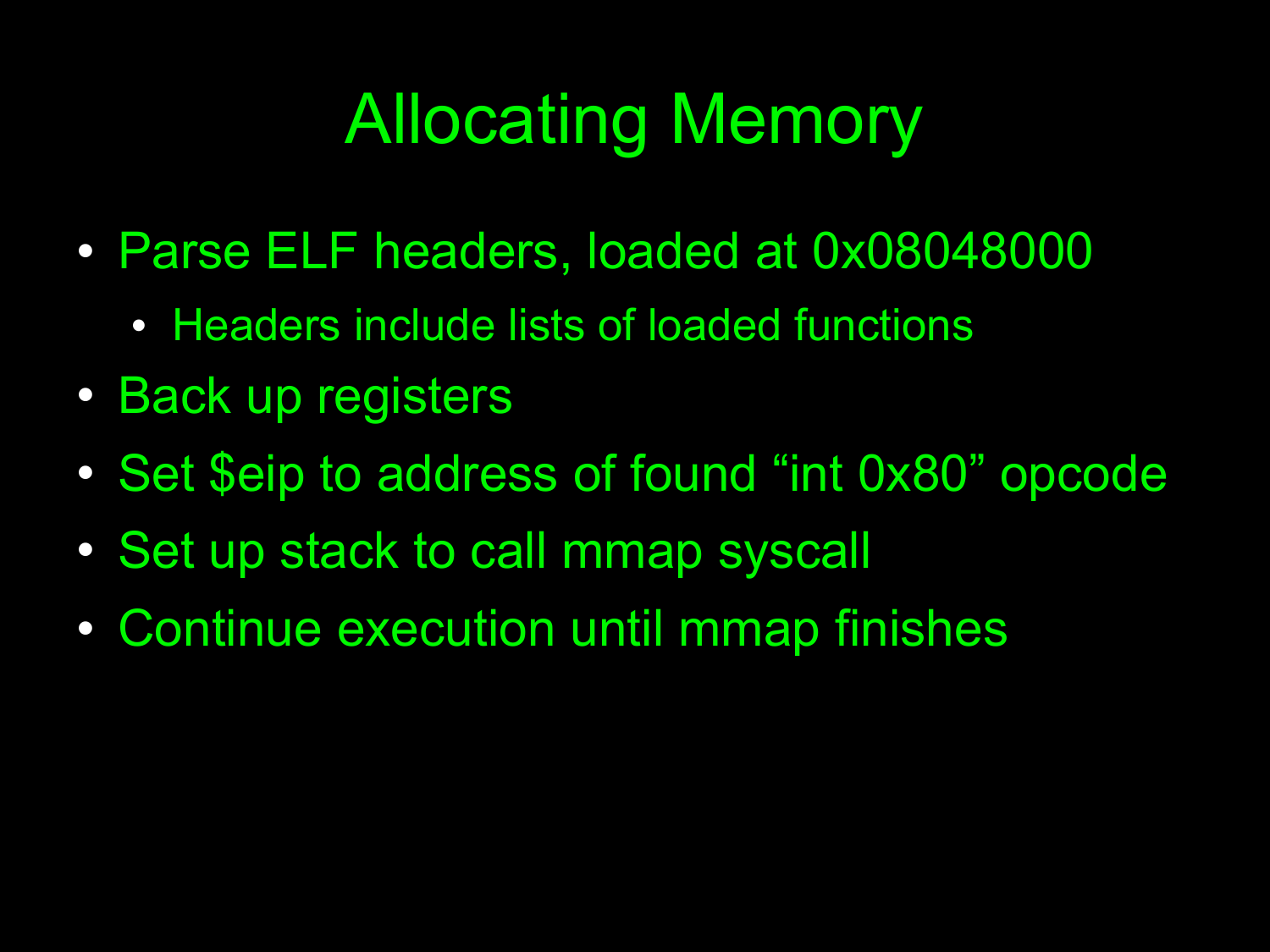# Injecting Shellcode

- After calling mmap
	- Seax contains address of newly-allocated mapping
	- Can write to it
		- − Even if mapping is marked non-writable (PROT\_READ | PROT\_EXECUTE)
	- Restore the backed-up registers
	- Decrement \$esp by sizeof(unsigned long)
	- Simulate pushing \$eip onto the stack for return address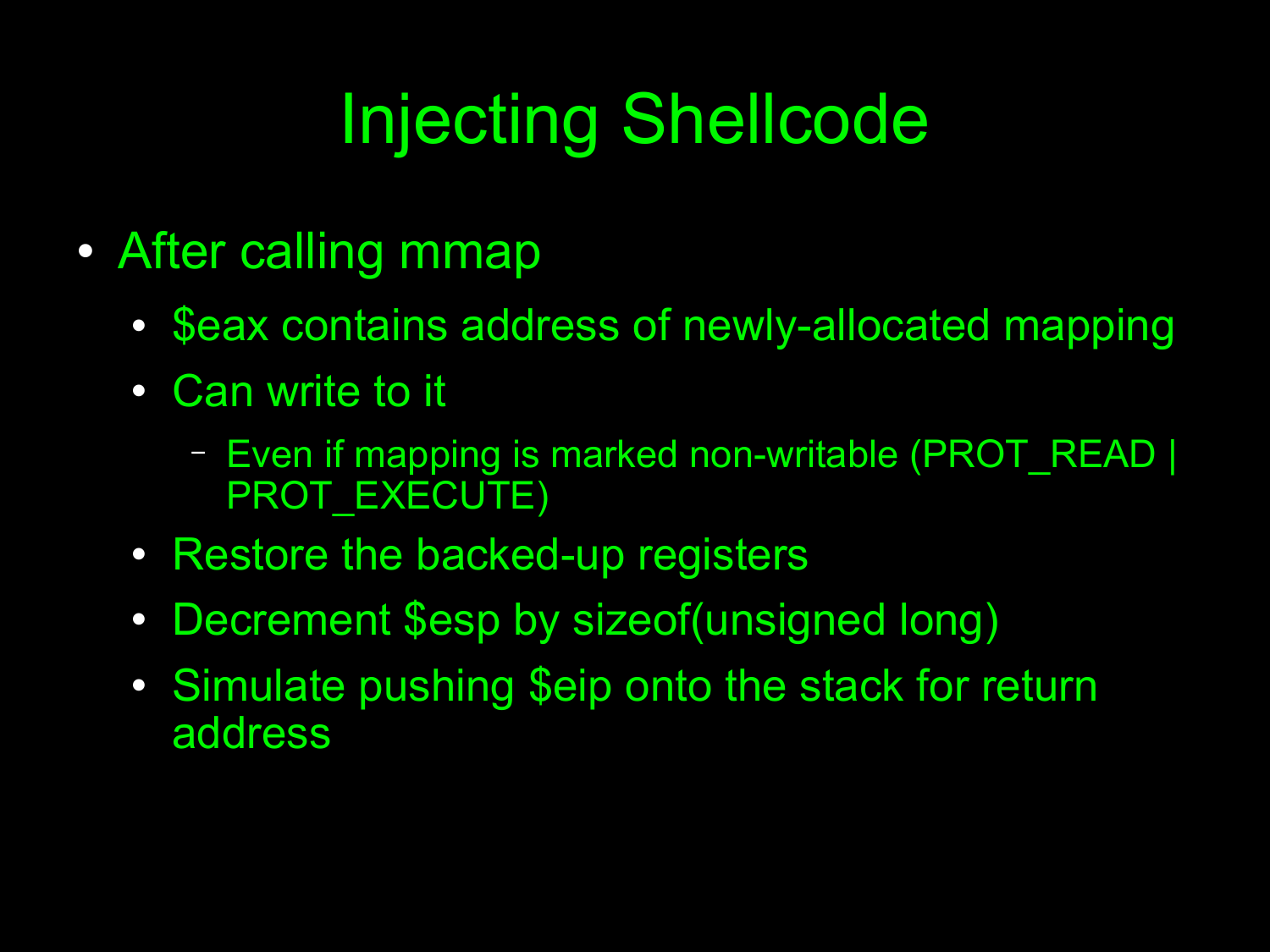# Injecting Shellcode

- Write shellcode to newly-allocated mapping
- Set \$eip to address of the shellcode
- Detach from the process
- Sit back, relax, and enjoy life
- But wait! There's more!

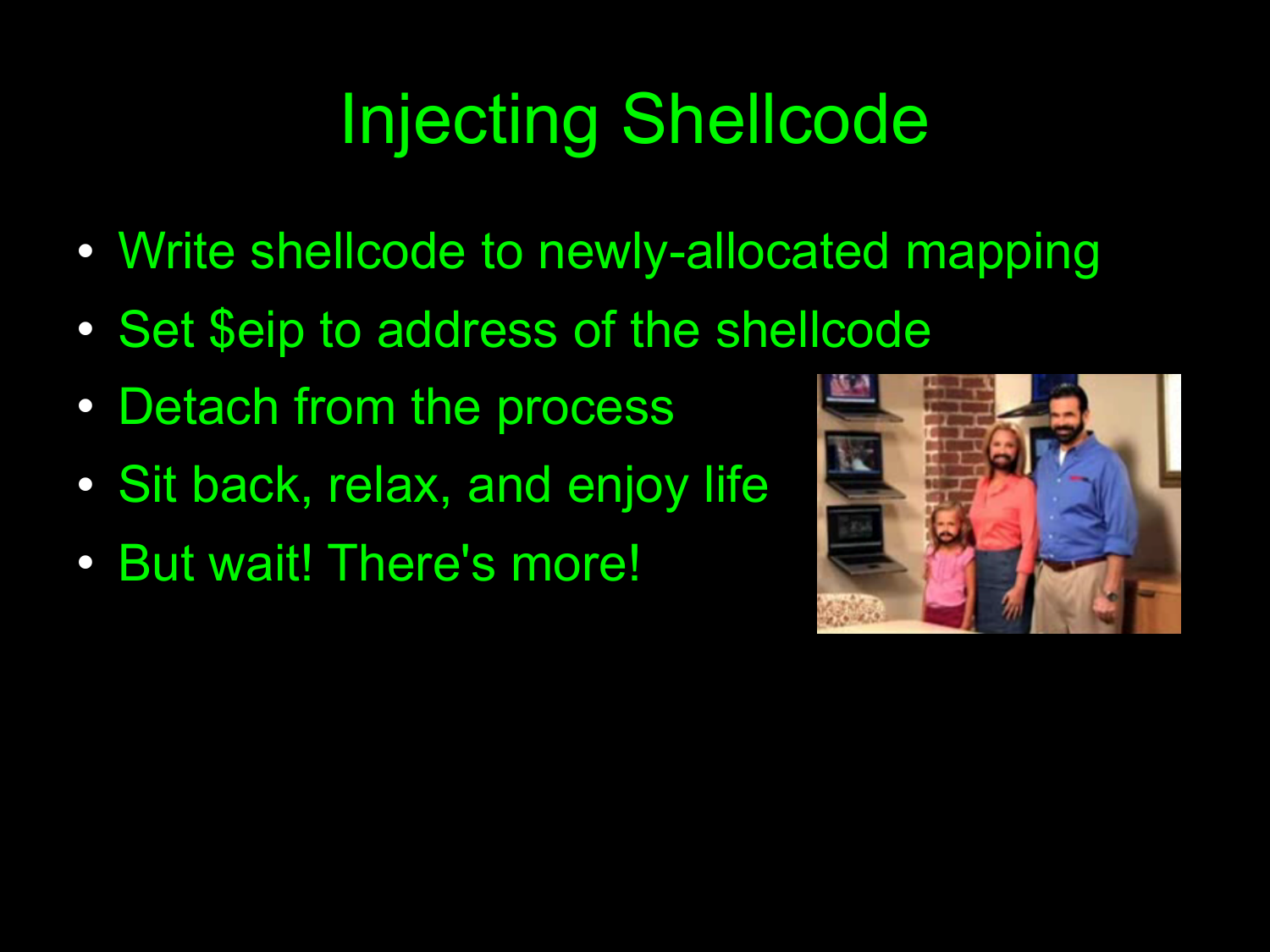# Hijacking Functions

- Global Offset Table/Procedure Linkage Table
	- Array of function addresses
- All referenced functions are in GOT/PLT
- PLT/GOT redirection
	- $\cdot$  Shellcode["\x11\x11\x11\x11"] = @Function
	- GOT[@Function] = @Shellcode
- Can hijack, but cannot reliably remove hijack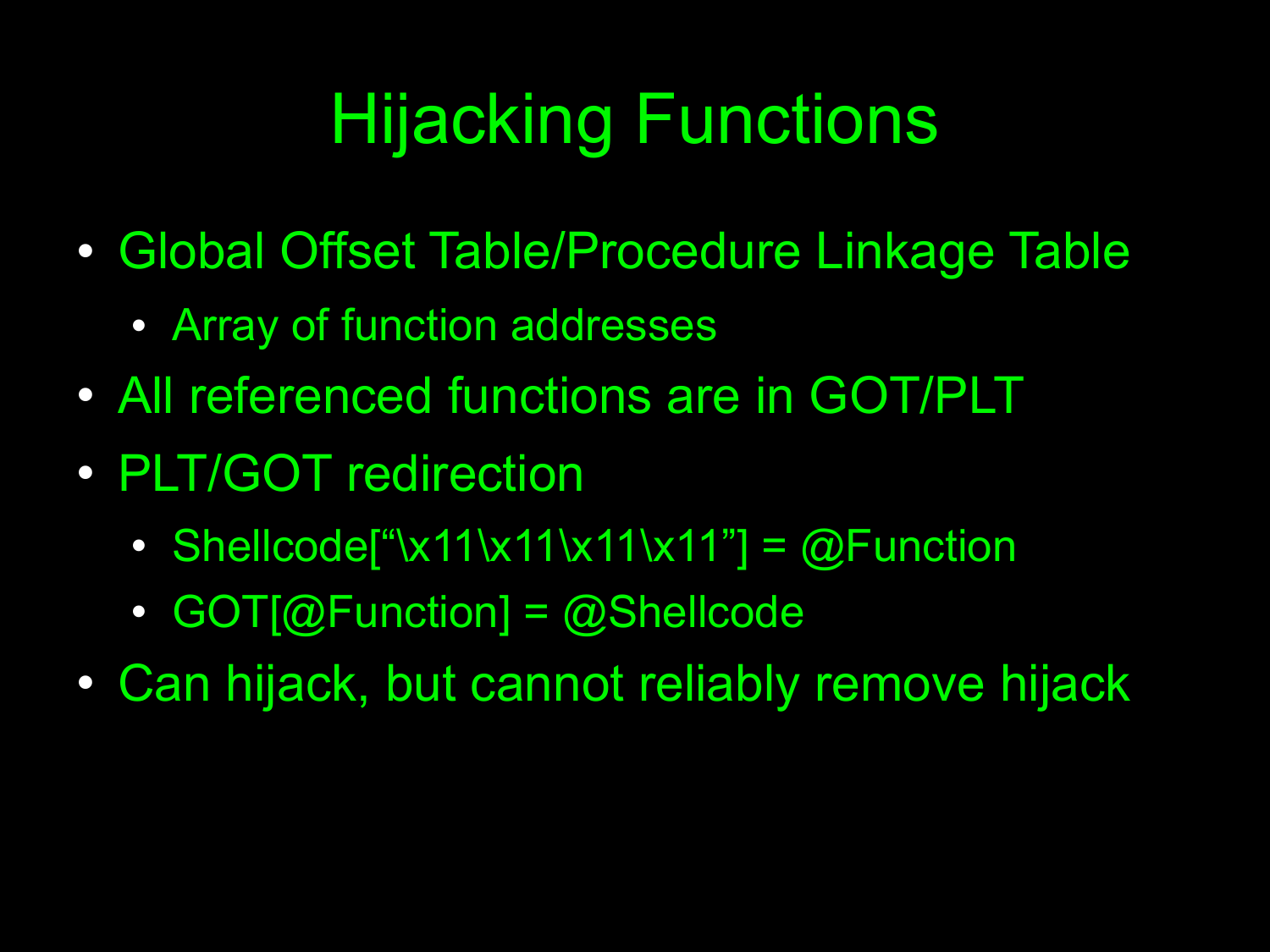# Injecting Shared Objects

- Why?
	- Don't have to write a ton of shellcode
	- Write in C, use other libraries, possibilities are endless
- Two ways of doing it
	- The cheating way: Use a stub shellcode that calls dlopen()
	- The real way: rewrite dlopen()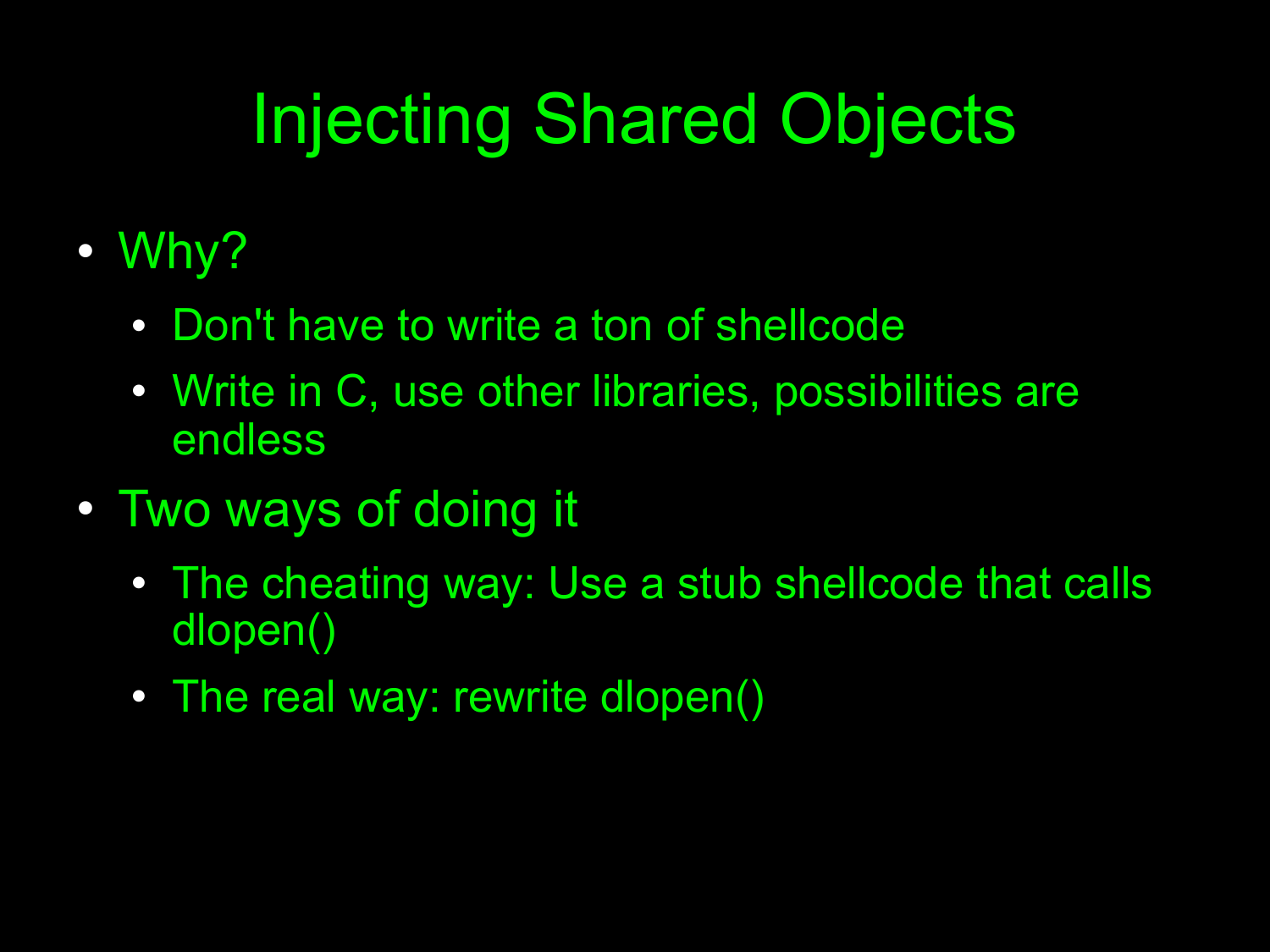# The Cheating Way

- Allocate a new memory mapping
- Store auxiliary data in mapping
	- .so path
	- Name of the function to hijack
	- Stub shellcode
- Stub shellcode will:
	- Call dlopen and dlsym
	- Replace GOT entry with entry found via dlsym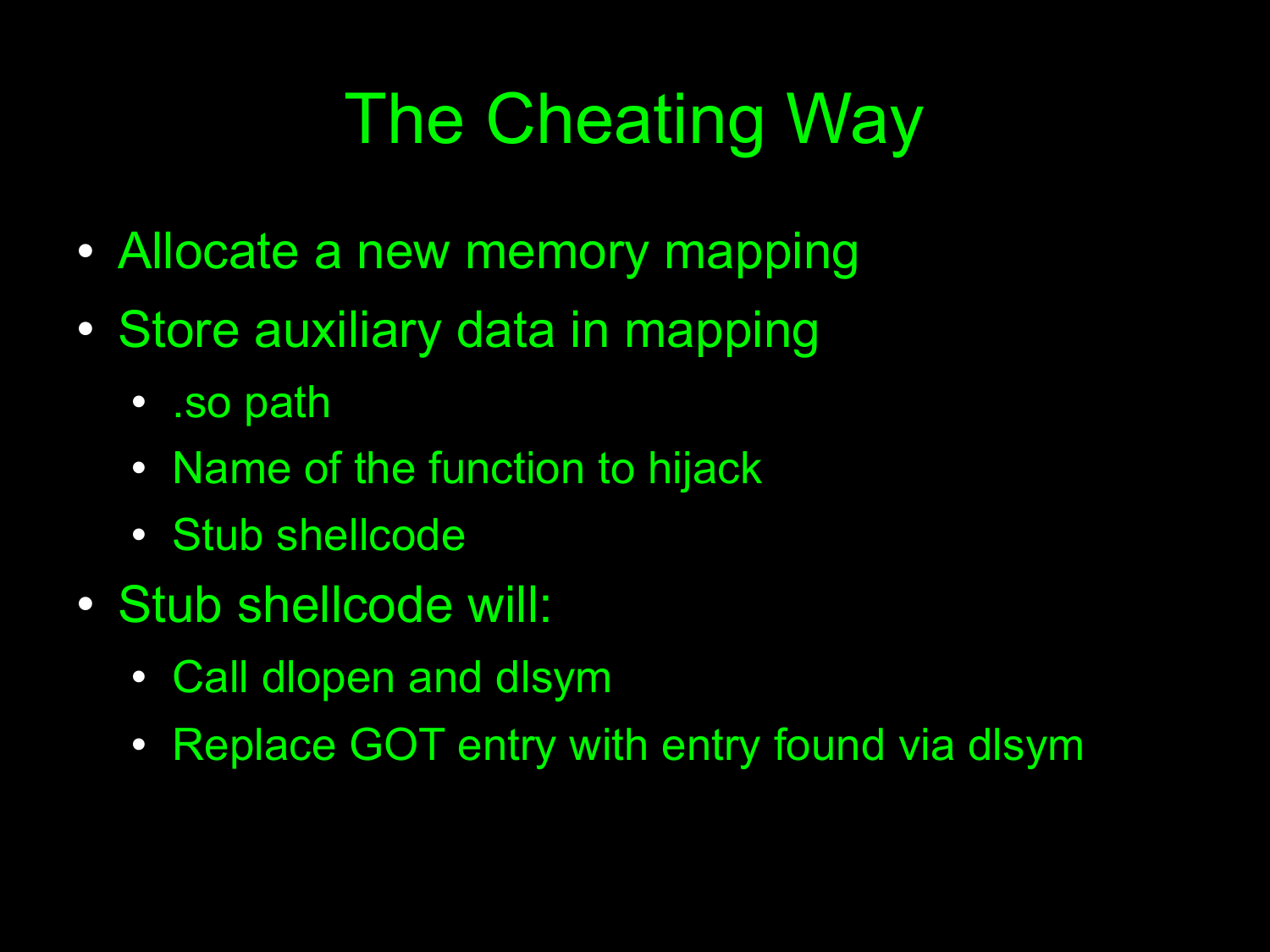# The Cheating Way

- Advantages
	- Easy
	- Extendable
	- Fast
- Disadvantages
	- Entry in /proc/pid/maps
	- Rely on stub shellcode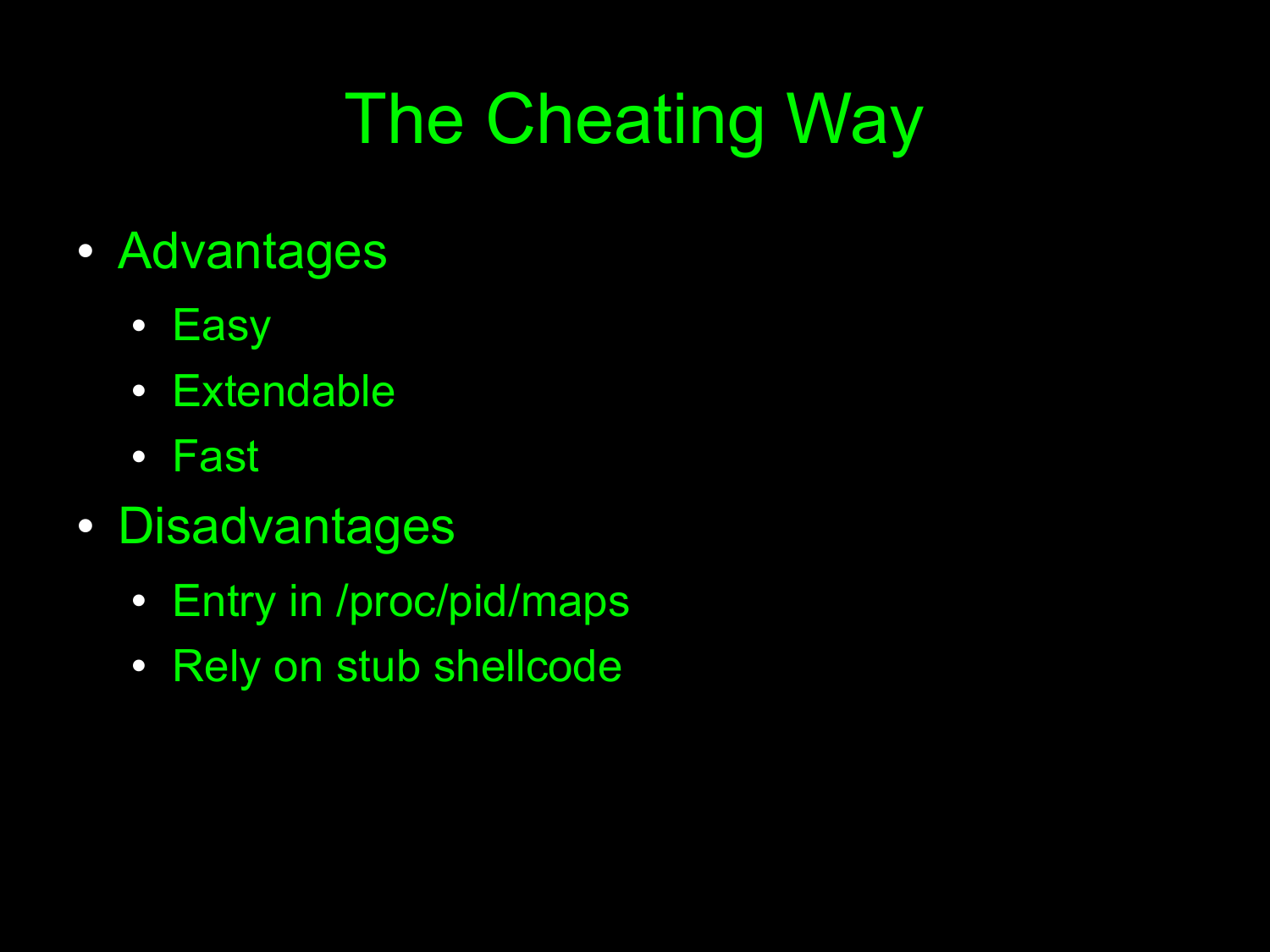# The Real Way

- Reimplement dlopen
	- Load dependencies (deps can be loaded via real dlopen)
	- Create memory maps
	- Write .so data to new memory maps
	- Patch into the RTLD
	- Run init routines
	- Hijack GOT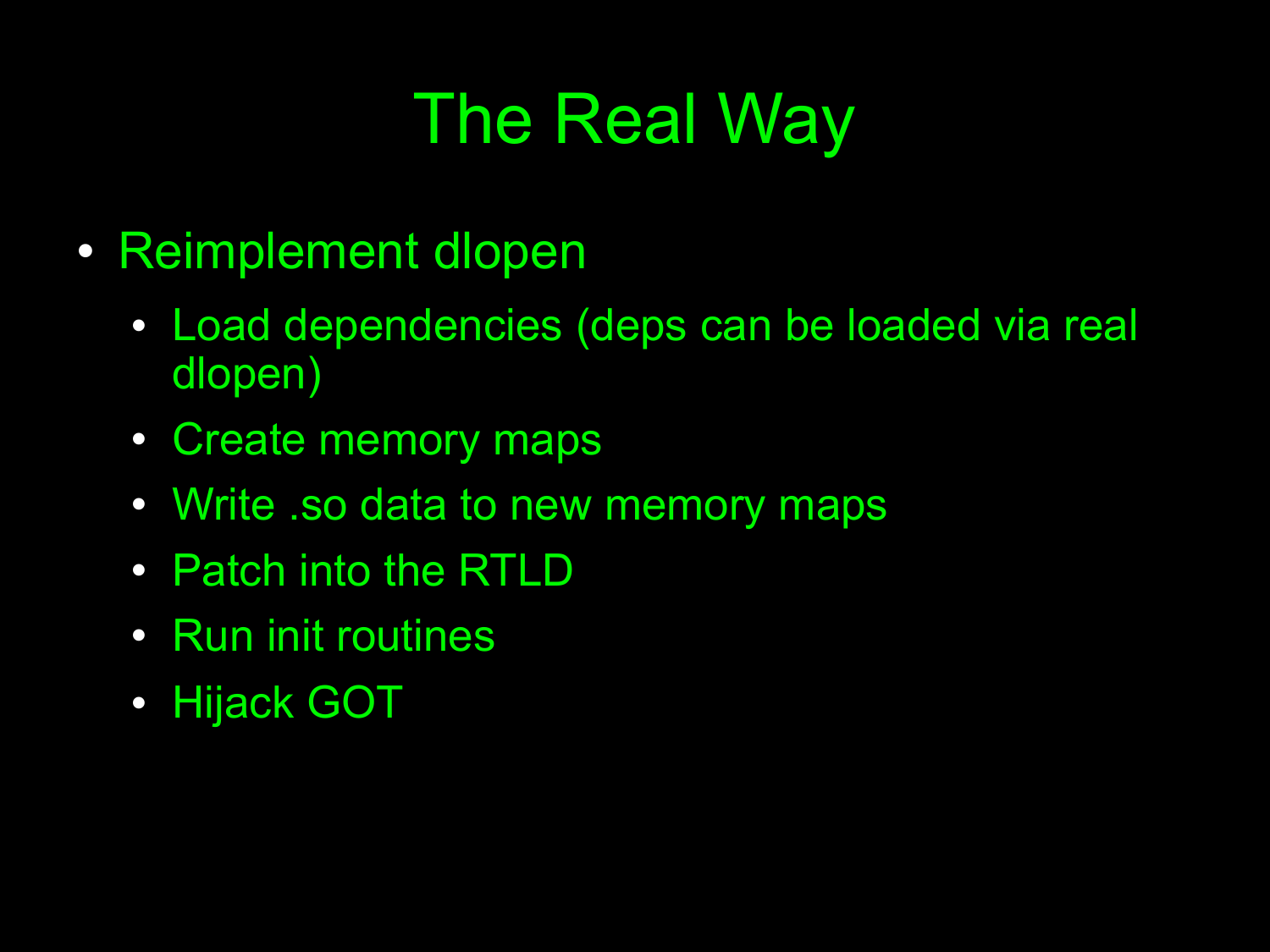# The Real Way

- Advantages
	- Completely anonymous
	- Extensible
- Disadvantages
	- Takes time to research and implement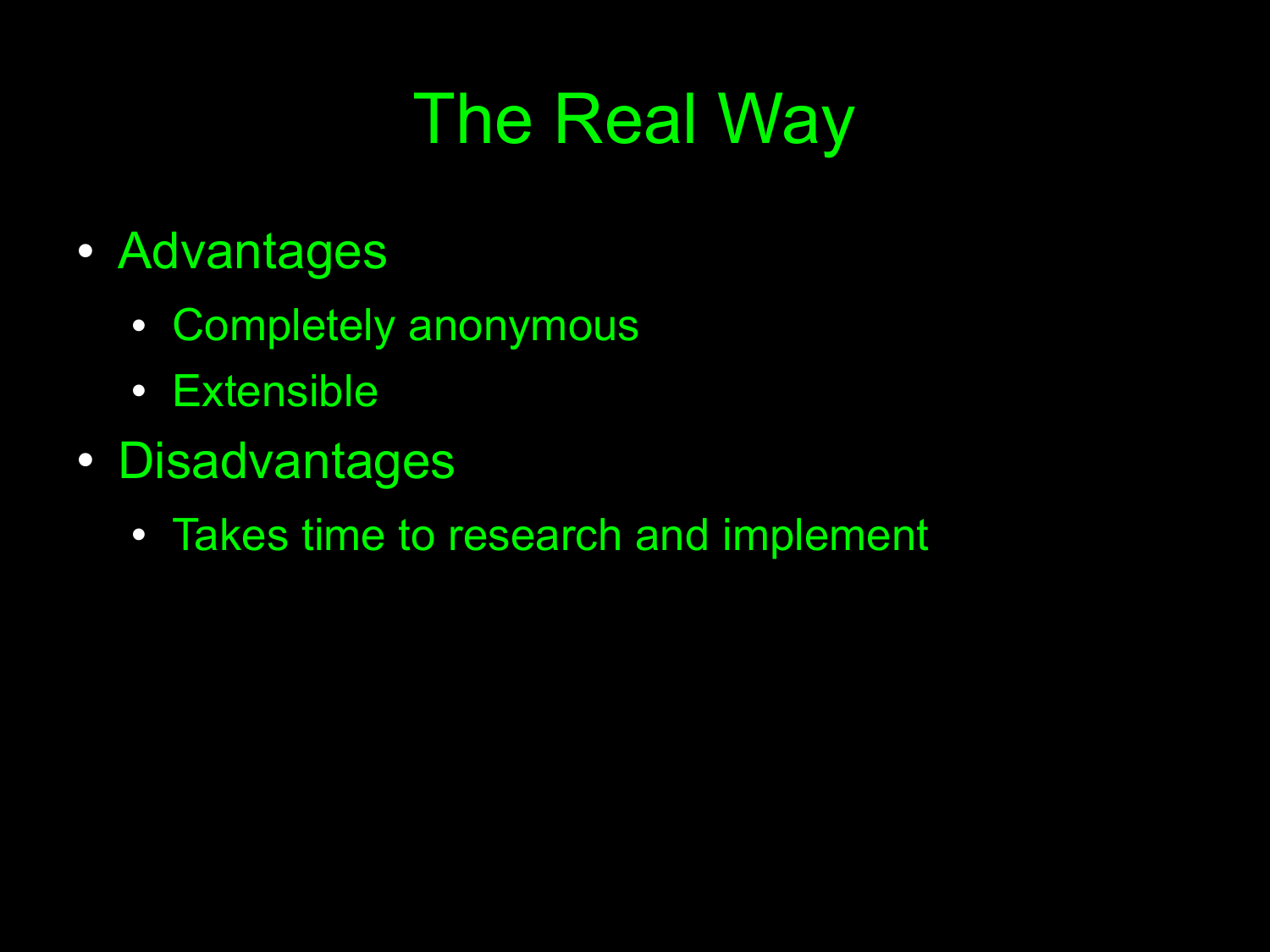## Shared Objects

- Shared objects can have dependencies
- Shared objects have own PLT/GOT
	- Loop through Dynamic structures found in linkmap
	- Use same PLT/GOT technique against shared objects
	- Even shared objects loaded via dlopen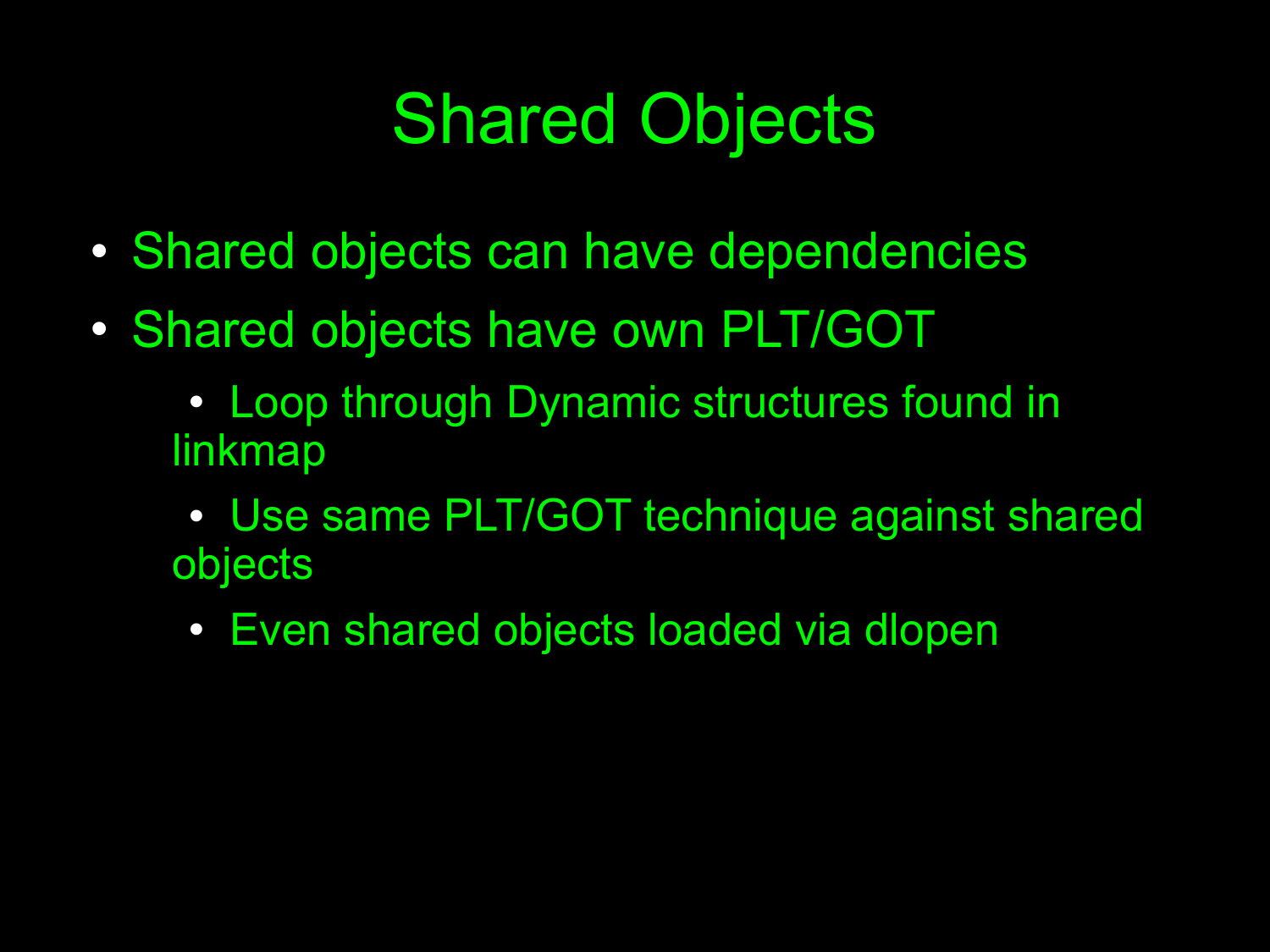# Libhijack

- Libhijack makes injection of arbitrary code and hijack of dynamically-loaded functions easy
	- Shared objects via the cheating method
	- Inject shellcode in as little as eight lines of C code
	- Full 32bit and 64bit support
	- Other OSs coming soon
- Always looking for help
- https://github.com/lattera/libhijack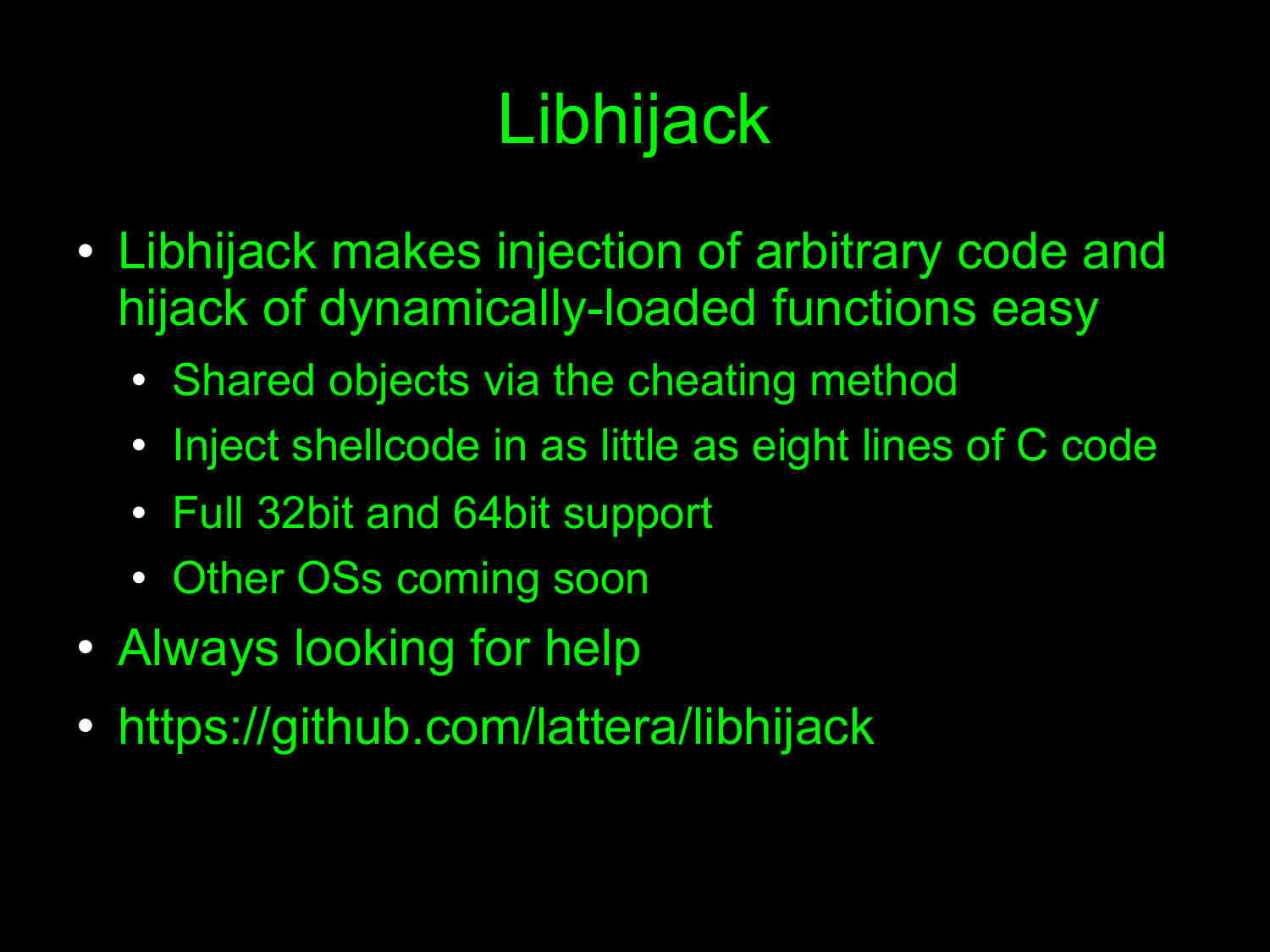# Libhijack Release 0.5

- At the end of the day, I'll release version 0.5 of libhijack
	- Uncached function searching
	- Hijack within shared objects
	- Breaks existing (0.3, 0.4) API
	- Various bug fixes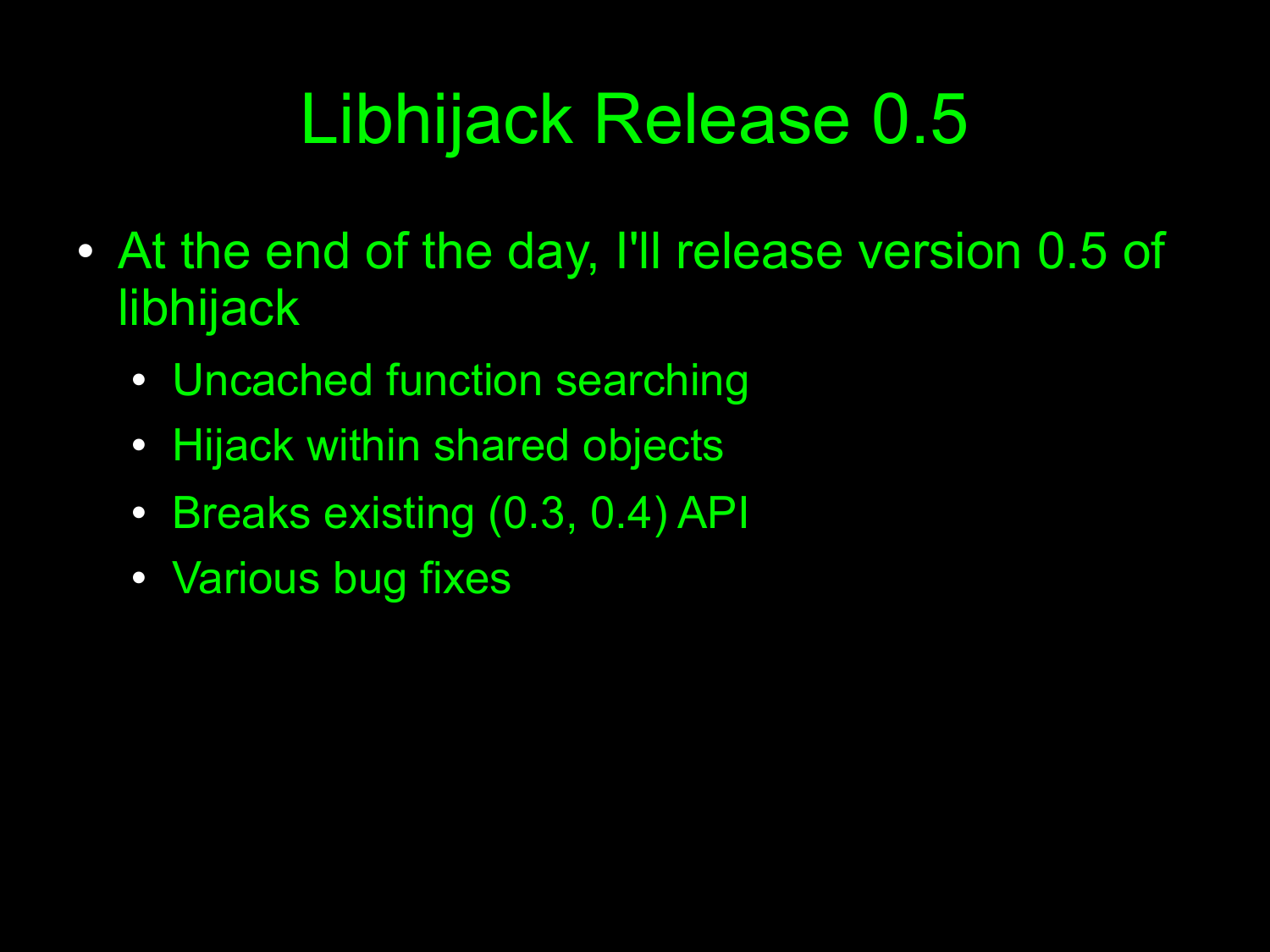# Libhijack TODO

- Version 0.6
	- Figure out why certain functions don't show up in GOT resolution (Known 0.5 bug)
		- Inject shared objects via "The Real Way"
		- Possible FreeBSD port
- Always looking for help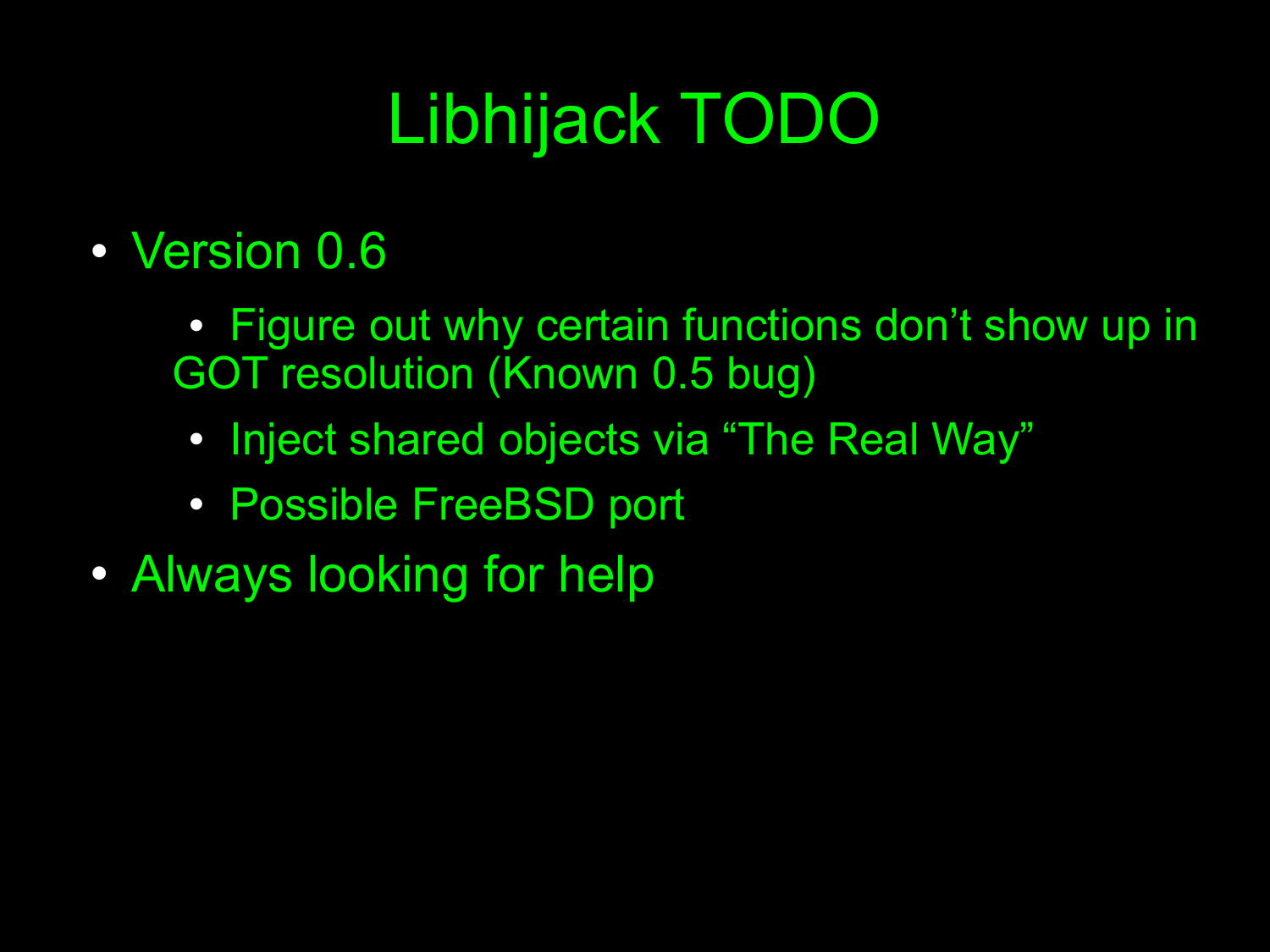## Prevention

- Make sure PLT/GOT entries point to correct lib
	- How? Symbol table resolution?
- Use dtrace, disable ptrace
	- From Solaris
	- Non-destructive debugging
	- Limit ptrace usage (apache user shouldn't use it)
- Hypervisor?
- Grsec/PAX
	- Only protects to a certain extent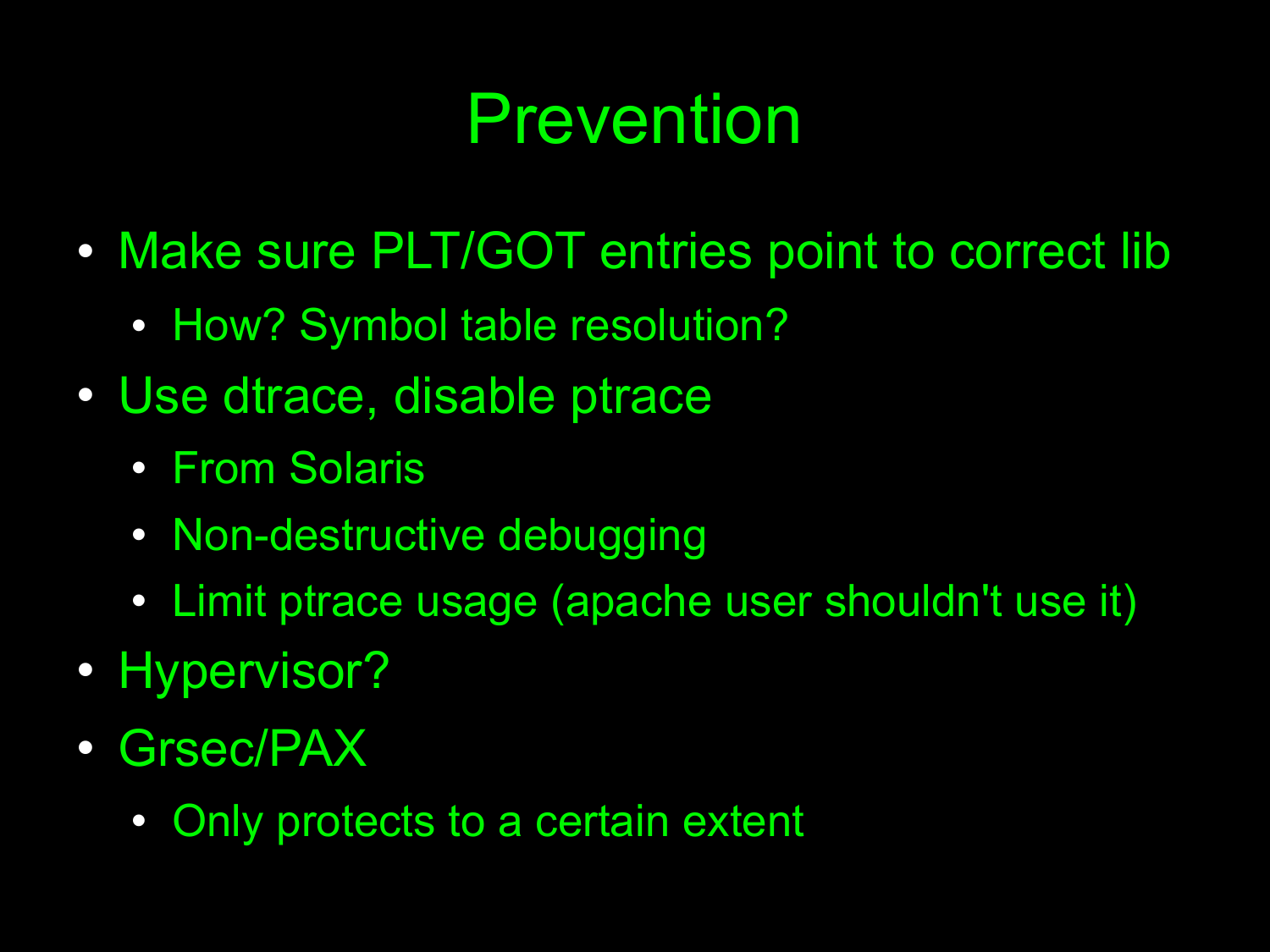

#### Assembly loading .so